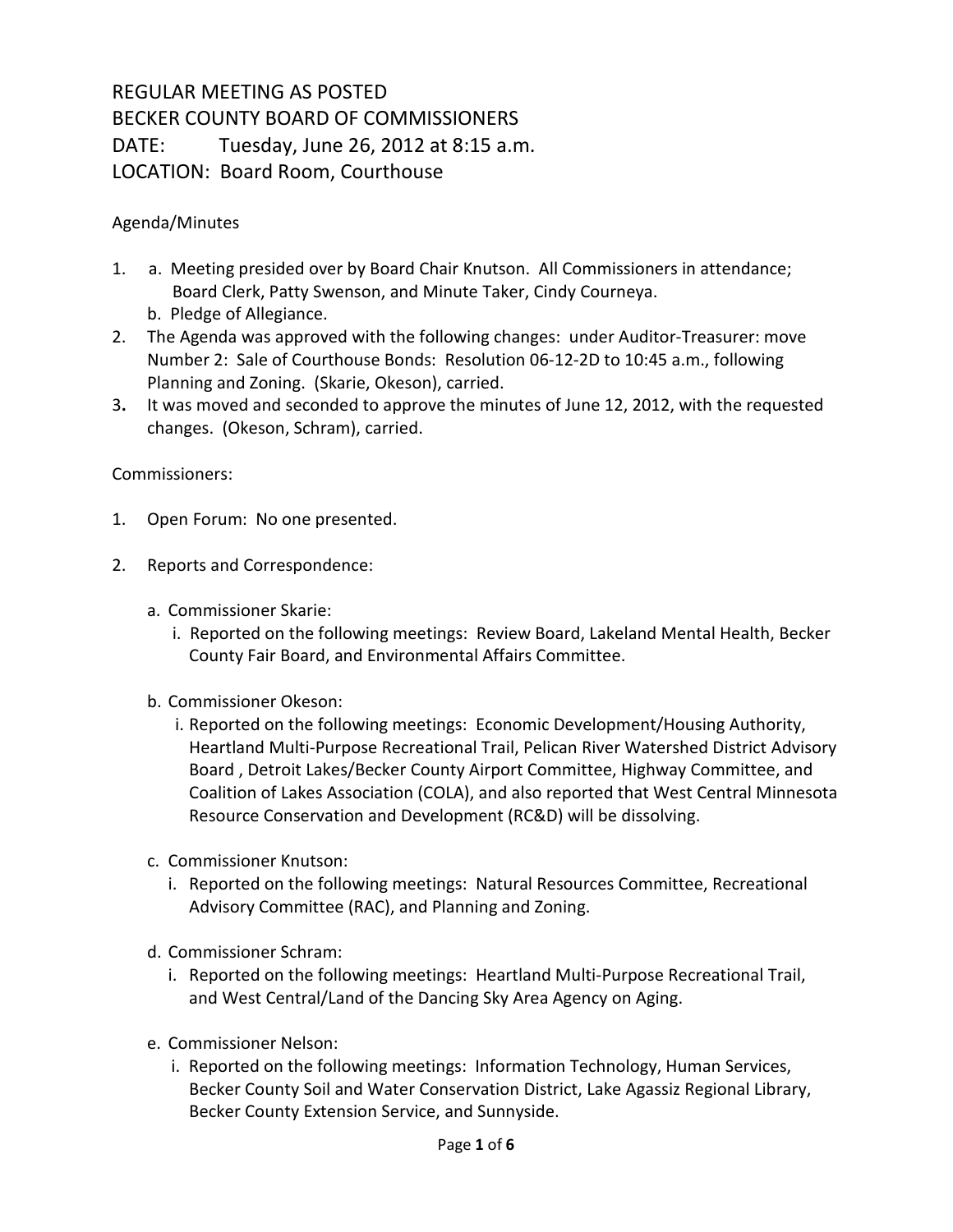- 3. Appointments: There were none.
	- a. Commissioner Nelson reported that the position open on the Sunnyside Board has been advertised.
	- b. Chair Knutson noted the upcoming appointment needed for the Recreational Advisory Committee.

Auditor-Treasurer: Ryan Tangen presented:

- 1. Licenses and Permits:
	- a. It was moved and seconded to approve Resolution 06-12-2A, to approve the Gambling Application for Exempt Permit to conduct a Raffle for the Detroit Lakes Lions Club, on August 4, 2012, at We Fest, Soo Pass Ranch, 25526 County Hwy. 22, Detroit Lakes, MN 56501, in Lake View Township. (Nelson, Okeson), carried.
	- b. It was moved and seconded to approve Resolution 06-12-2C, to approve the Gambling Application for Exempt Permit to conduct a Raffle for the Mid-Nite Riders Inc., on August 11, 2012, at the Cormorant Community Center, 10929 Co. Hwy. 5, Pelican Rapids, MN 56572, in Cormorant Township. (Nelson, Schram), carried.

Finance Committee Minutes:

- 1. It was moved and seconded to approve the Regular Claims, Over-90 Day Claim, and Auditor's Warrants (Tuesday Bills):
	- a. Over 90-Day Claim:
		- i. St. Mary's Essentia Health in the amount of \$322.18 due to process.
	- b. Auditor's Warrants: (Tuesday Bills):
		- i. 06/12/12 in the amount of \$44,955.75
		- ii. 06/21/12 in the amount of \$8,649,083.52

(Schram, Okeson), carried.

- 2. It was recommended to approve when presented the Human Services Claims.
- 3. It was recommended to accept when presented the tree planting site preparation quote from Futures Forest in the amount of \$79/acre, for an estimated 120 acres totaling \$9,480.
- 4. It was recommended to authorize when presented, the solicitation of quotes for the spring 2014 tree seedlings.
- 5. It was recommended to approve when presented, Resolution 06-12-2B, to set the gravel and common borrow prices for material sold from tax-forfeited land, with the recommendation to set the price of gravel at \$1.00 per cubic yard or when scaled by weight at \$.71/ton (loose material) and a rate for common borrow at \$.75 per cubic yard (\$.54/ton), with the proceeds of the sales to be deposited into the tax-forfeited sales fund.
- 6. It was recommended to approve when presented, the new contract for adult foster care for waiver clients with Terri Usher.
- 7. It was recommended to approve when presented, a letter of agreement for waiver services with Bert's Truck Equipment, to provide modifications such as wheelchair lifts for vehicles.
- 8. It was recommended to approve when presented, an agreement with Medica to provide Transportation for Medica participants at a rate of \$.85 per mile.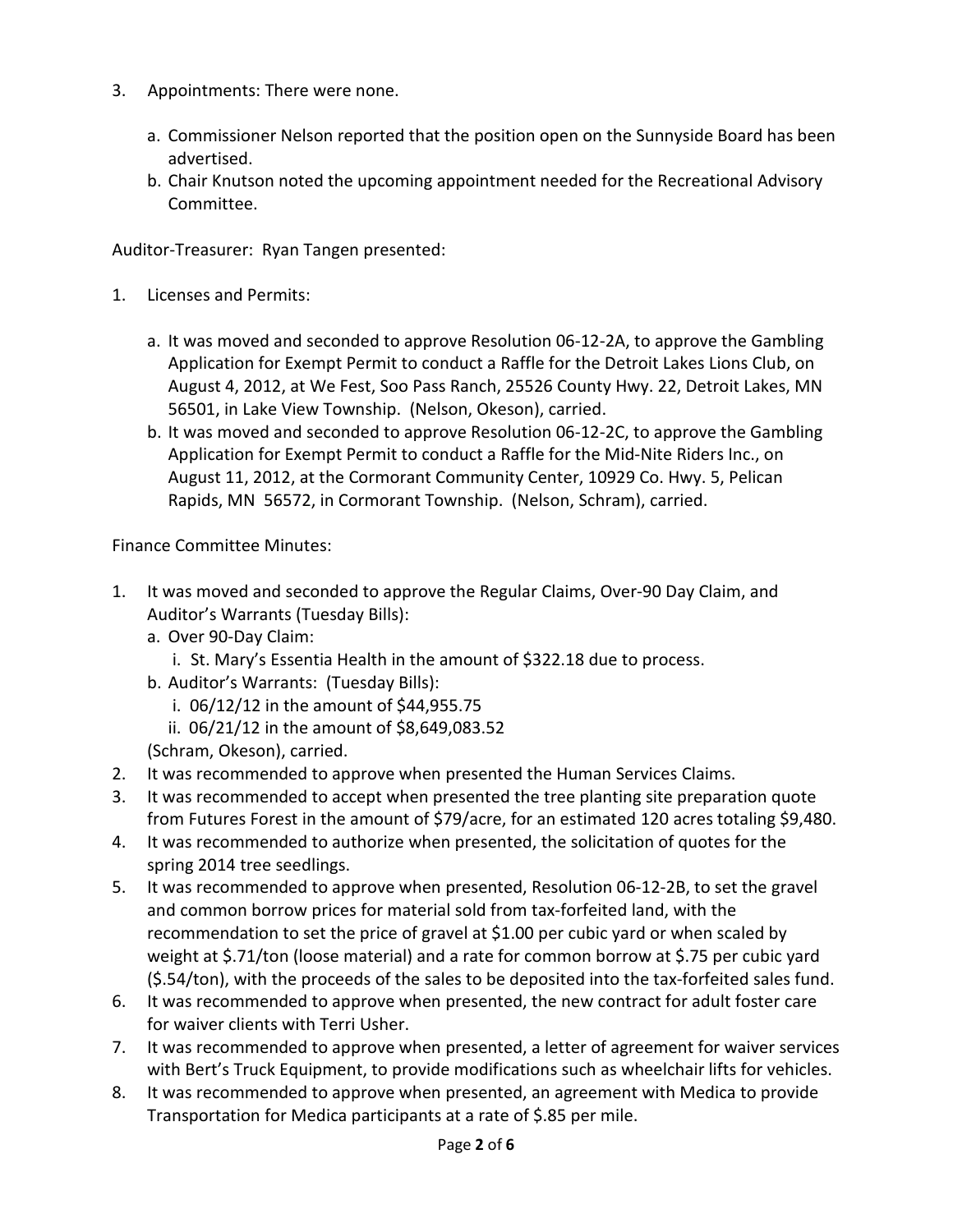- 9. It was recommended to approve when presented the eleven-county West Central Father's Resource Project, with Becker County contributing \$9,032 per year and eligible for a 66% reimbursement, leaving a net cost of just over \$3,000.
- 10. It was recommended to approve when presented the replacement of seven analog radios for Transit buses, with the purchase of seven digital P-25 Radios from the Highway Department, at a cost of \$4,900 for the radios and \$1,300 for installation.
- 11. It was moved and seconded to approve the purchase of Veeam Backup and Replication Software at an estimated cost of \$7,290 and a QNAP TS-1279RU NAS Server at an estimated cost of \$6,008, plus tax and delivery on both, with the cost being divided between the Recorder's Equipment Fund, E911, Human Services Case Works and Information Technology (IT). (Schram, Skarie), carried.
- 12. It was moved and seconded to enter into an agreement with the State of Minnesota for eFax Services, at a cost of \$150 per month. (Okeson, Skarie), carried.
- 13. Ehlers and Associates was able to negotiate a deal with Piper Jaffray for the issuance and sale of the General Obligation Capital Improvement Plan Bonds, Series 2012A. The new agreement will decrease the size of the sale from \$5,555,000 to \$5,340,000, increase interest income, and generate enough premium to increase the savings to 3.008% or \$198,828 over the fifteen year life of the bonds. It was recommended to approve when presented Resolution 06-12-2D, to confirm the issuance and sale of \$5,340,000 General Obligation Capital Improvement Plan Bonds, Series 2012A.
- 14. It was recommended to approve when presented, Resolution 06-12-2E, to authorize the trade-in and purchase of two work trucks for the Highway Department, with an out-ofpocket cost of \$3,948 and \$8,448, plus tax and license.

Highway: Brad Wentz presented:

- 1. It was moved and seconded to approve Resolution 06-12-2E, to authorize and direct the County Engineer to trade in one (1) 2009 Chevrolet pick-up and one (1) 2007 Ford pick-up for two (2) 2012 half-ton pickups, at a cost of \$12,396, plus tax and licensing, and as outlined in the Capital Outlay Request. (Okeson, Schram), carried.
- 2. Mr. Wentz provided an update on construction projects.

Natural Resource Management (NRM): Marty Wiley presented:

- 1. It was moved and seconded to accept the tree planting site preparation quote from Futures Forest in the amount of \$79/acre, for an estimated 120 acres totaling \$9,480. (Okeson, Schram), carried.
- 2. It was moved and seconded to authorize the solicitation of quotes for the spring 2014 tree seedlings. (Nelson, Okeson), carried.
- 3. Marty Wiley and Dave Barsness from the Minnesota Department of Natural Resources Fisheries Department presented information and a request to renew the 1965 Becker County Board Resolution in reference to Trout Stream Access Easements, as more action is needed to complete the conveyance of the easements to the State. Discussion was held and it was the consensus of the Board that they were in favor of approving the request, but asked that a new and revised resolution be brought forward at the next Board meeting for consideration and approval at that time.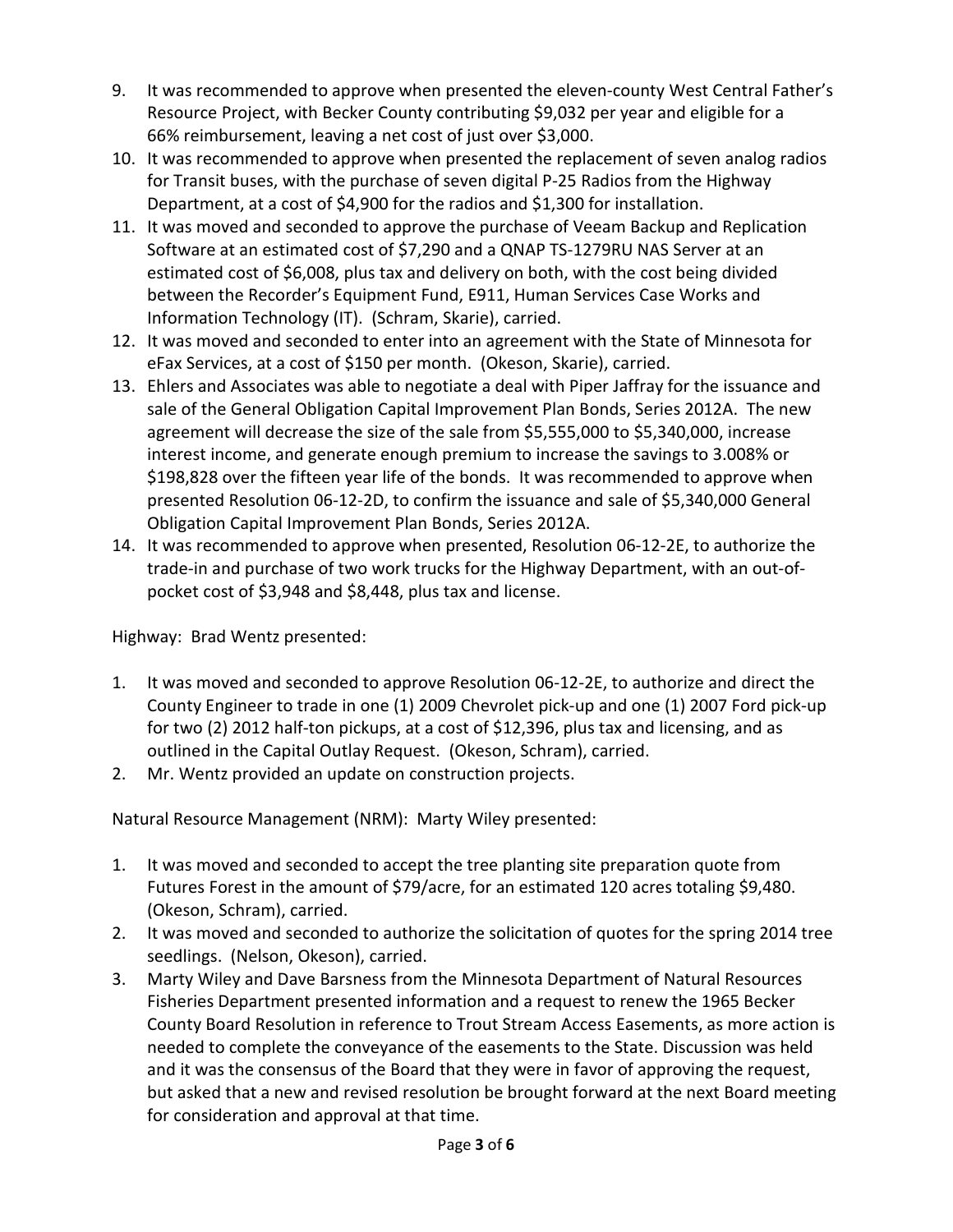4. It was moved and seconded to approve Resolution 06-12-2B, to set the gravel and common borrow prices for material sold from tax-forfeited land, and to authorize the Natural Resources Management Administrator to establish a pit run gravel royalty rate of \$1.00 per cubic yard or when scaled by weight at \$.71/ton (loose material) and a rate for common borrow at \$.75 per cubic yard (\$.54/ton), with the proceeds of the sales to be deposited into the tax-forfeited sales fund. (Schram, Nelson), carried.

Human Services: Nancy Nelson presented:

- 1. It was moved and seconded to approve the Contracts and Agreements for:
	- a. Waiver Service Contracts with MN Home Care, Nutrition Services, Tender Hearts Home Care, Northern Safety and Security, LLC, Terri Usher, and Mom's Meals;
	- b. Letters of Agreement for Waiver Services with Bert's Truck Equipment; and
	- c. Medica Transportation Contract.
	- (Skarie, Schram), carried.
- 2. It was moved and seconded to approve the eleven-county West Central Father's Resource Project, with Becker County contributing \$9,032 per year and eligible to receive a 66% reimbursement, leaving a net cost of just over \$3,000. (Skarie, Okeson), carried.
- 3. It was moved and seconded to approve the replacement of seven analog radios for Transit buses, with the purchase of seven (7) digital P-25 Radios from the Highway Department, at a cost of \$700 each, for a total of \$4,900 for the radios, and an additional \$1,300 for installation. (Okeson, Skarie), carried.
- 4. It was moved and seconded to accept the Human Services Reports for Adult Services, Child and Family Services, Community Health, Financial Services, Mental/Chemical Dependency (MCD), and Transit. (Skarie, Schram), carried.
- 5. It was moved and seconded to approve the Human Services Claims for Human Services, Community Health, and Transit. (Nelson, Okeson), carried.

Administration Team: Steve Skoog presented:

- 1. Steve Skoog reported that the Administrative Team met on June  $13<sup>th</sup>$  and June 20<sup>th</sup> and provided an overview and update of the minutes. Discussion was held in reference to parking around the Courthouse and will be discussed in more detail at the next Administrative Team meeting.
- 2. It was moved and seconded to approve a CHIPS Contract with Attorney, Timothy Dodd, at a rate of \$1,300 per month, with services being utilized on a rotating basis with two other entities, effective June 26, 2012 to December 31, 2014. (Nelson, Okeson), carried.

Planning and Zoning: Patty Swenson presented:

1. It was moved and seconded to concur with the Becker County Planning Commission (June 19, 2012), to approve the request by Sharon Clark for a Conditional Use Permit for a project located at 39224 East Juggler Road, Round Lake Township, Juggler Lake, to implement stormwater management according to the plan submitted, to contain the water and provide adequate protection for the adjacent properties. (Nelson, Schram), carried.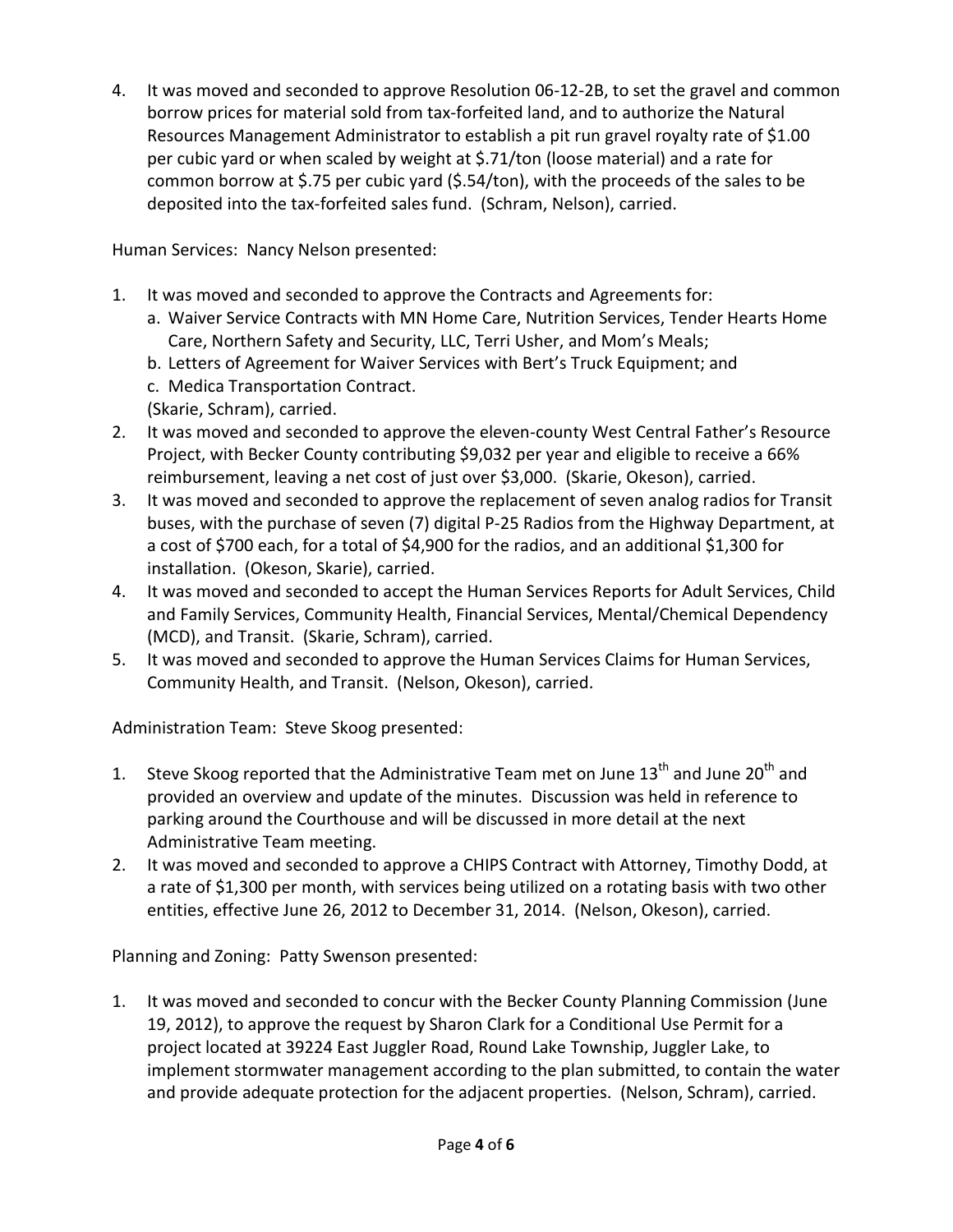- 2. It was moved and seconded to concur with the Becker County Planning Commission (June 19, 2012), to approve a Certificate of Survey for Loren and Nancy Johnson for a project located at 20950 322 $^{nd}$  Ave., Erie Township, Pickeral Lake, to allow 1 tract (Tract B) consisting of 54,300 square feet with a remainder Tract A of 3.5 acres to be attached to the adjacent Billie Marie Keyser Living Trust Tract and a change of zone from Agriculture to Residential for Tract B, as submitted due to the request meets the criteria of the Ordinance. (Schram, Okeson), carried.
- 3. It was moved and seconded to concur with the Becker County Planning Commission (June 19, 2012), to approve a Certificate of Survey for David Anderson and Kenneth Reynolds for a project located at Sherbrocke Rd., Cormorant Township, to allow 2 tracts (Tract A 2.16 acres and Tract B 2.11 acres) and a change of zone from Agricultural to Residential for both tracts as submitted, due to the request meets the criteria of the Ordinance. (Schram, Skarie), carried.
- 4. It was moved and seconded to concur with the Becker County Planning Commission (June 19, 2012), to approve a Preliminary Plat submitted by Ken Reynolds, consisting of 7 parcels and a change of zone from Agricultural to Residential, in Cormorant Township, due to the request meets the criteria of the Ordinance. (Okeson, Skarie), carried.
- 5. It was moved and seconded to concur with the Becker County Planning Commission (June 19, 2012), to approve the request by Thomas Bunnell, for a change of zone from Commercial to Residential, at the corner of County Road 21 and Little Floyd Lake, and due to the change would not be detrimental to the area. (Nelson, Skarie), carried.
- 6. It was moved and seconded to concur with the Becker County Planning Commission (June 19, 2012), to deny the request by Roy and Teresa Gilbertson for a Conditional Use Permit to allow non-motorized running events, including merchandise and concession sales, at 32324 County Highway 26, in Holmesville Township, due to numerous concerns and that it would be detrimental to the neighborhood. (Schram, Okeson), carried.
- 7. It was moved and seconded to concur with the Becker County Planning Commission (June 19, 2012), to deny the request as submitted by Nancy Kaeding for Contractors Leasing, PO Box 10325, Fargo, ND 58106, for a Conditional Use Permit for extraction of materials and minerals, located at 115<sup>th</sup> Street in Cormorant Township, due to it would be detrimental to the neighborhood and does not meet the criteria of Chapter 8, Section 11 of the Ordinance. (Nelson, Okeson), carried. Concerned citizens were present at this meeting and a petition opposing this request, with signatures, was presented for public record.
- 8. The next Planning and Zoning informational meeting is scheduled for Thursday, July 12, 2012, at 8:00 a.m., in the Third Floor Meeting Room of the Courthouse.
- 9. A public meeting was held in accordance with Minnesota Statute 116.07, to allow for public comment in reference to an interim permit application to the Minnesota Pollution Control Agency (MPCA) from Schouviller Bros. Dairy for an Animal Feedlot or Manure Storage Area in Callaway Township, with the facility having the capacity for 309 animal units. There were no comments from the public or discussion by the Board, and no action was required or taken.

Auditor-Treasurer: Sale of Courthouse Bonds: Resolution 06-12-2D: Ryan Tangen presented:

1. It was moved and seconded to approve Resolution 06-12-2D, to confirm the issuance and sale of \$5,340,000 General Obligation Capital Improvement Plan Bonds, Series 2012A, with